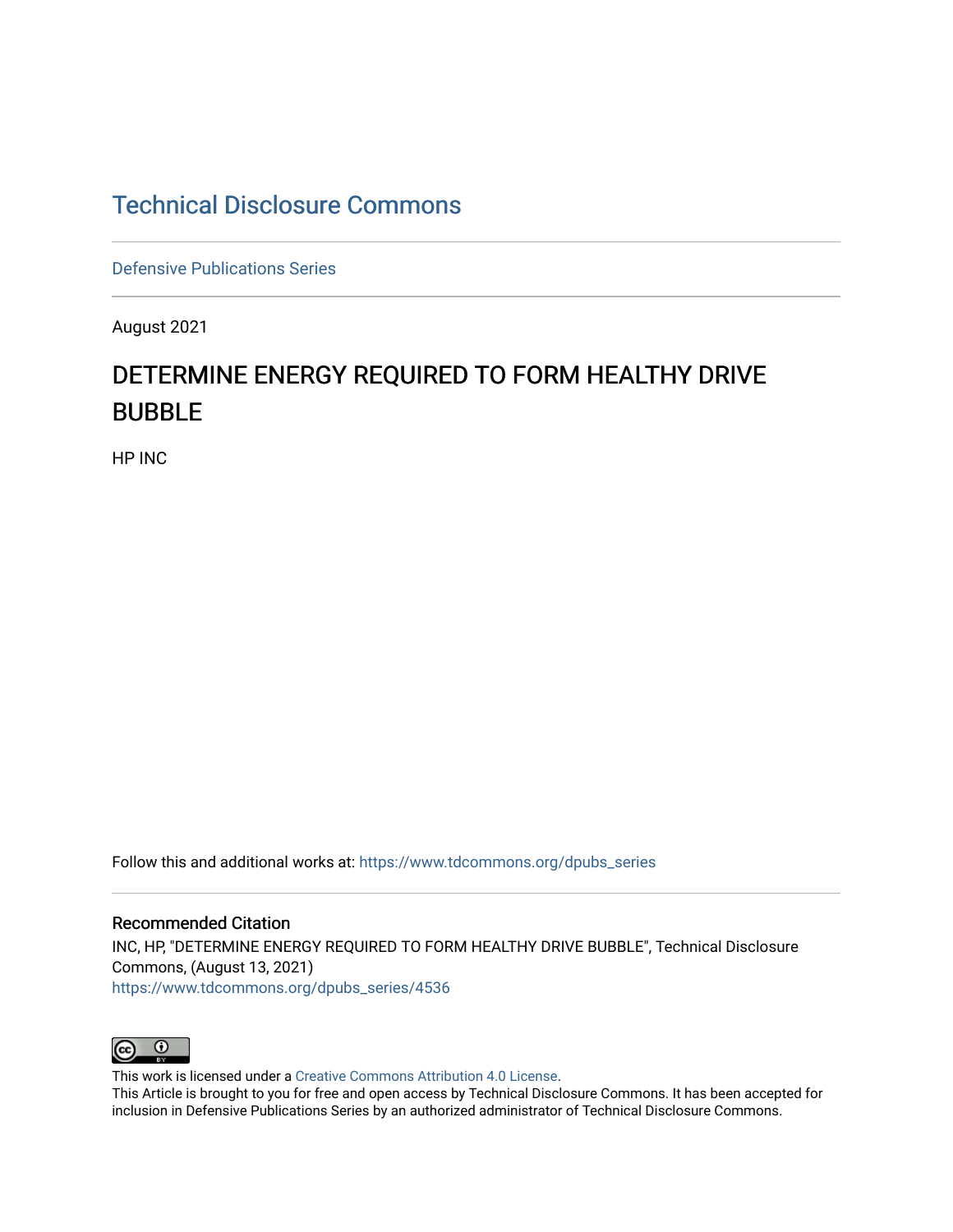### **Determine Energy Required to form Healthy drive Bubble**

Abstract: A new method of determining the minimum energy to form a drive bubble is presented. This new method uses an on‐die drive bubble detect circuit to infer when the ink chamber is dry by measuring the charge on the sensor plate in the chamber. The pen can be brought up to temperature, and then fire a nozzle with various energy pulses to detect at what energy a drive bubble is formed. A plot of the firing energy vs drive bubble detect signal is then used to infer the minimum energy to eject a drop.

Typical in Integrated Circuit manufacturing the variation in circuit performance can lead to die that have a spread of circuit performance and a method is needed to determine the minimum energy required to eject drops. Most print systems can determine this energy by spitting multiple drops from many nozzles and monitor the temperature of the pen. This is typically done by firing with more energy than required and stepping the energy down and monitoring the temperature response. With too much energy, the ink is ejected and the excess energy results in more heat in the die. As the energy delivered is decreased, the die temperature response begins to cool until the energy in equals the energy out. If one further decreases the pulse width (energy) the ink is no longer able to eject, but the pulse will heat up the die once again. With this Thermal Turn on Energy (TTOE) method, ink is wasted and the time to collect this information is several seconds.



Figure 1: Thermal turn on Energy Curve. The minimum energy for the Fire Pulse to eject is close to 400 nano seconds.

With Drive Bubble Detect (DBD), the on-die sensor can monitor the health of the drive bubble as a function of the fire pulse energy. Since the DBD sensor is in each firing chamber, one can select one nozzle to determine the energy required to eject ink. This reduces the amount of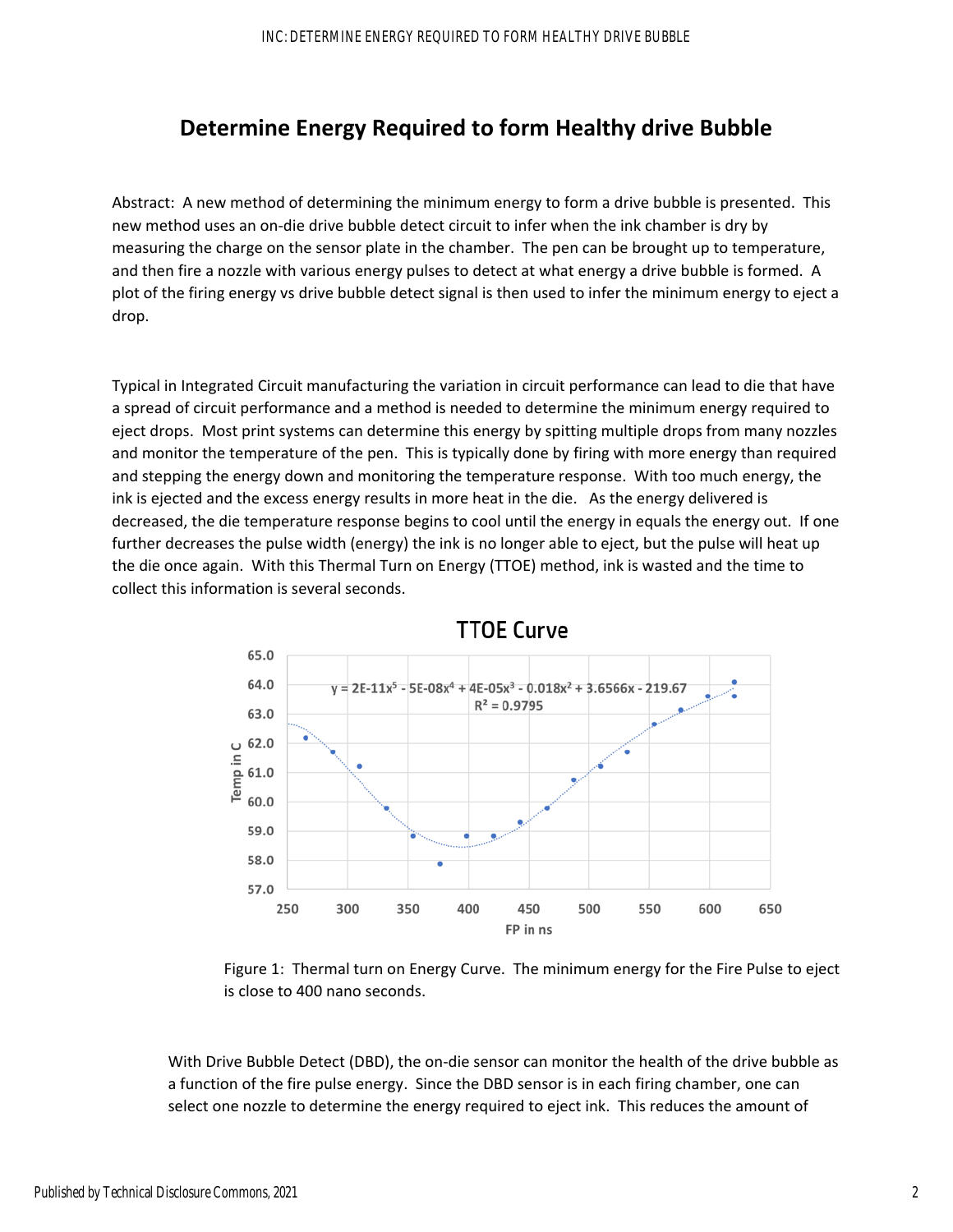drops fired significantly from that of TTOE in which many nozzles must fire to get a thermal response. The die can also warm to the print setpoint temperature with Drive Bubble Detect Tun On Energy (DTOE) since the on‐die temperature system is not used as a response. The DTOE method thus has several benefits (less time, less drops, constant temperature, better accuracy). The DTOE curves will vary with ink and die architecture, so a robust method to calculate the point for minimum energy is required.



Figure 2: DTOE Curve (blue). The DBD response is plotted vs FP Register setting (Energy). The red line is based off an algorithm to find max slope of 6 data points. The green line is based off an algorithm to find 6 data points higher in energy than the max slope with a high R-squared value.

After collecting the DBD counts vs firepulse an algorithm is used to find the point to call the minimum firing energy. The algorithm finds the highest running slope, then finds a line with a high fit value (R‐ squared) that is towards the high energy side. The intersection of these two lines is used to find the closet point or minimum energy to have a healthy drive bubble. The algorithm uses a running slope method using 6 data points, but one could use more or less points to calculate a slope. Matrix algebra is used to calculate the slope and intercept for the data points collected in a table format. Using JMP statistical software the equations look like

- *–* Equation 1 : Finding Slope
	- *If( Row() > 5, // Be sure 6<sup>th</sup> data point in data set is used* 
		- *–* x = J( 6, 1, 1 ) || :FP\_Register[Index( Row() ‐ 5, Row() )]`;
			- *•* // Setup X matrix [1 72 (highest row), 1 71, … 1 66], for the 6 data points
		- *–* y = :DBD\_Counts[Index( Row() ‐ 5, Row() )]`;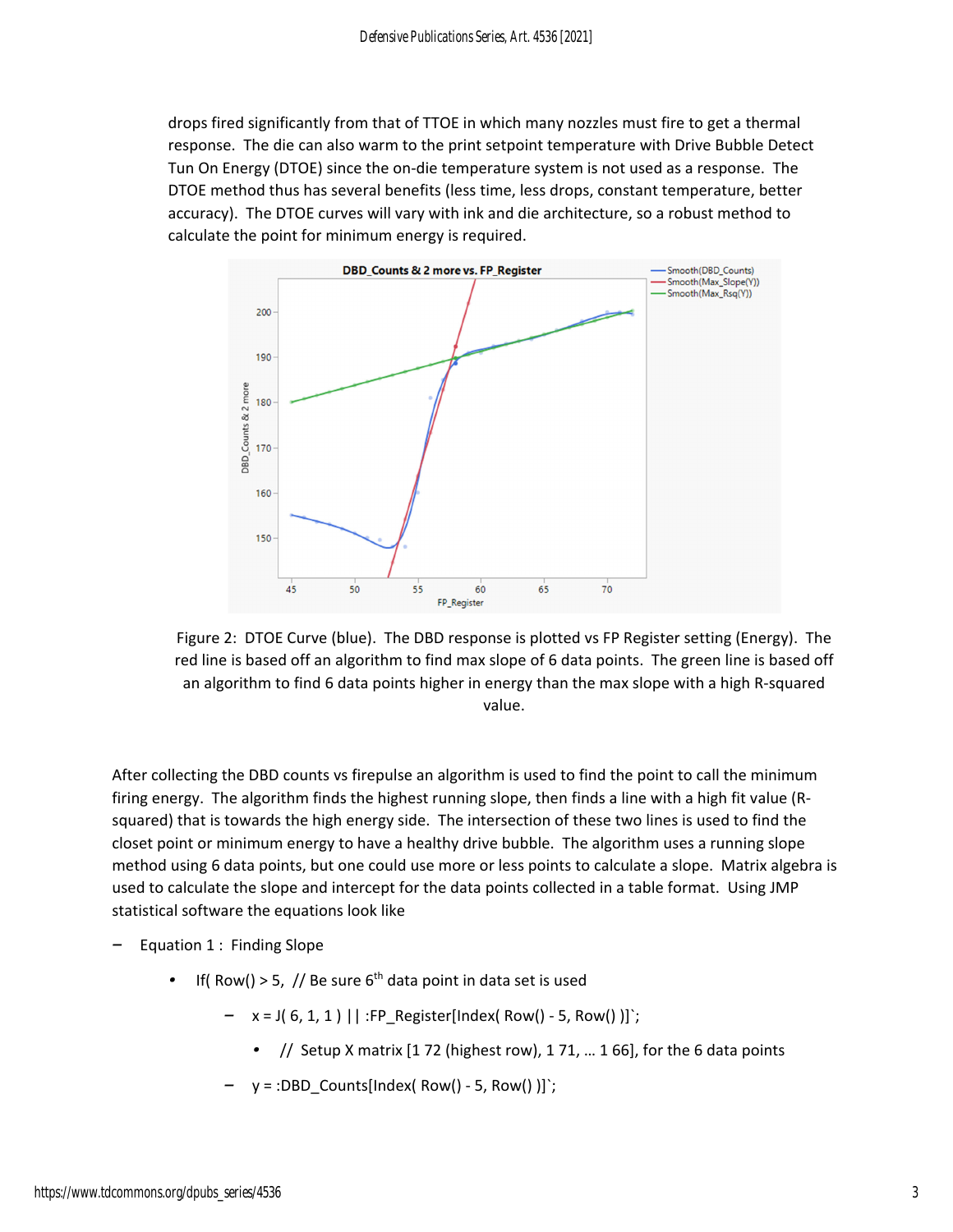- *•* // Setup y Matrix [Y1, Y2, Y3, Y4, Y5, Y6] for the six data points
- *–* (Inv( x` \* x ) \* x` \* y)[2];)
	- *•* // Calculate or Solve for the 2nd row of output matrix (this is slope)
- *–* Equation 2 : Find Intercept
	- If( Row() > 5, // Be sure  $6<sup>th</sup>$  data point in data set is used
		- *–* x = J( 6, 1, 1 ) || :FP\_Register[Index( Row() ‐ 5, Row() )]`; // Setup X matrix [1 72 (highest row), 1 71, … 1 66]
		- *–* y = :DBD\_Counts[Index( Row() ‐ 5, Row() )]`; // Setup y Matrix [Y1, Y2, Y3…Y6]
		- *–* (Inv( x` \* x ) \* x` \* y)[2];)
			- *•* // Calculate or Solve for the 1st row of output matrix (This is the Intercept)
- *–* Equation 3 : Calculate R‐Squared
	- *•* If( Row() > 5,
		- *–* X = J( 6, 1 ) || :FP\_Register[Index( Row() ‐ 5, Row() )]`; // Same as above
		- *–* Y = :DBD\_Counts[Index( Row() ‐ 5, Row() )]`; // Same as above
		- *–* y\_bar = Mean( :DBD\_Counts[Index( Row() ‐ 5, Row() )]` ); // Determine mean for the 6 points
		- *–* B = Inv( x` \* x ) \* x` \* y; // Solve for Slope and intercept
		- *–* R2 = (B` \* X` \* Y ‐ 6 \* y\_bar ^ 2) / (Y` \* Y ‐ 6 \* y\_bar ^ 2);)
			- *•* // Solve for R‐squared (Fit of line)

Once the max slope is found, then find a fitted line of 6 data points that is higher in energy and has a best fit using equation 3. Once this data point is found the corresponding Slope (equation 1) and intercept (equation 2) is used to calculate the line with the maximum R‐squared. The point of intersection of these two lines is then the DTOE value

- *–* E.g., Y1=M1 X + B1 (Highest Slope) & Y2=M2 X + B2 (High R‐squared fit at higher Energy)
	- *–* Equation 4, DTOE = (B2 B1) / (M1 M2)

Using these equations, a representative table is shown in Table 1.